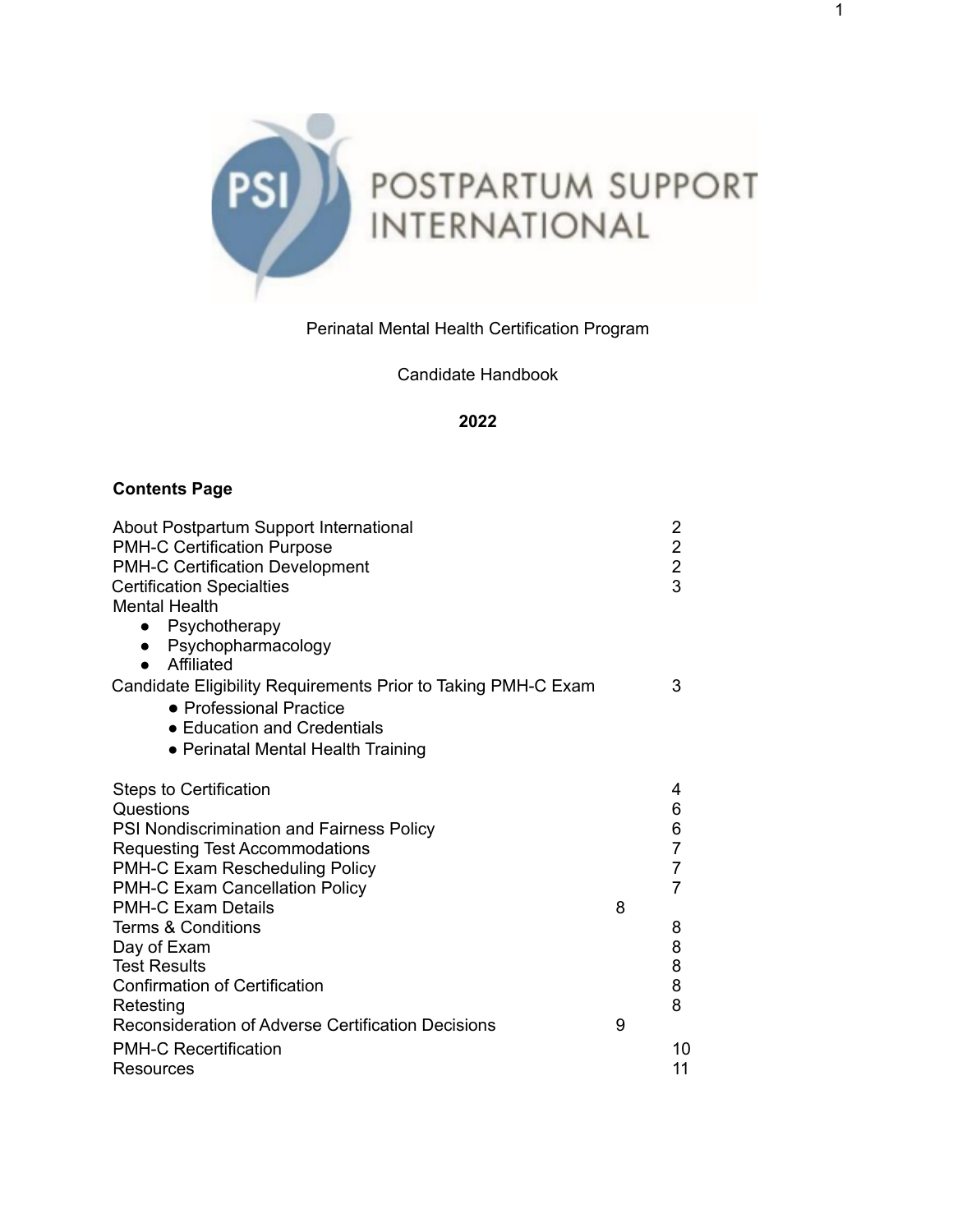### **About Postpartum Support International**

**Postpartum Support International (PSI)** is the world's largest non-profit organization dedicated to helping women and families suffering from perinatal mood and anxiety disorders, including postpartum depression, the most common complication of childbirth. PSI was founded in 1987 to increase awareness and support public and professional communities to address the mental health risks and difficulties during pregnancy and postpartum.

## **In August 2018, the first Certification in Perinatal Mental Health became available through Postpartum Support International.**

## **PMH-C Certification Purpose**

The Perinatal Mental Health Certification Program creates a structure for professional education and evaluation, and a standardization of training and experience to inform families and payers of perinatal mental health specialists. Professional certification indicates that candidates have demonstrated a predetermined minimum level of knowledge, skill, and competency in a specialized area that makes them qualified to provide specialized care. The PMH-C certification curriculum requirements build on professional experience working with the perinatal population, on existing evidence-based perinatal mental health certificate training and add an advanced-training component. Upon successful completion of the certification program requirements, including passing the PSI PMH-C exam, the candidates earn the certification in perinatal mental health and are eligible to use the credential PMH-C. Having a true certification program in perinatal mental health, including the PMH-C as the universal symbol for specialists, highlights the importance of the need for specialty care in this field.

#### **PMH-C Certification Development**

PSI has worked with internationally-known certification company, Pearson VUE, to develop, publish, and continually evaluate a computer-based certification exam. Pearson VUE has 30 years' experience providing test delivery and administration services to professional certification organizations. They have more than 250 company-owned testing centers in the US and nearly 20,000 authorized test centers globally. The Perinatal Mental Health Certification exam has been available since August 2018, and as of the end of 2020, 967 providers have earned their PMH-C.

To learn more about our PMH-C, please visit www.postpartum.net/professionals/certification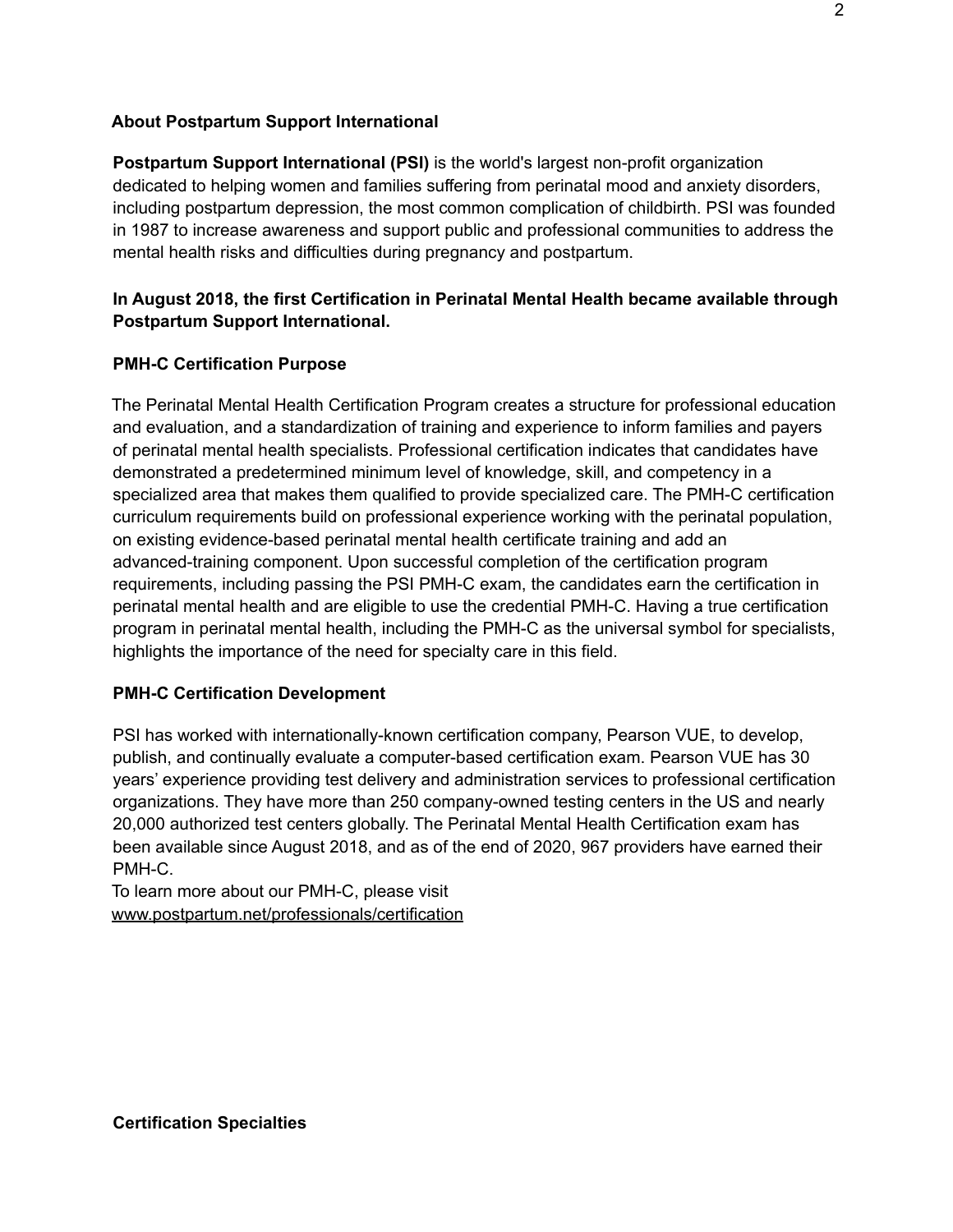The Perinatal Mental Health Certification is available for three groups:

## **● Mental Health / Psychotherapy**

## **● Psychopharmacology**

Prescribers; including all professionals who prescribe medication including Advanced Practice Nurses

## **● Affiliated Professions**

Peer Supporters/Peer Specialists, Nurses, Doulas, Lactation, Support Group Leaders, Occupational Therapists, Physical Therapists, Dietitians, and others

## **Candidate Eligibility Requirements Prior to Taking PMH-C Exam**

## **● Professional Practice**

Minimum 2 years' work experience in your profession, working with the Perinatal population.

## **● Education and Credentials**

- Psychotherapy: Graduate degree
	- Psychopharmacology: Medical Degree/Advanced Practice Nursing Degree
	- Affiliated Professional: Professional Credential and/or Specialized **Training**

## **● Perinatal Mental Health Training**

Completion of evidenced-based perinatal mental health certification trainings: ● Perinatal Mood and Anxiety Certificate Course - minimum 14 hours live, interactive online, or in-person

• PLUS 6-hours advanced training specific to the candidate's specialty. Also needs to be a live, interactive online training, or in-person.

*For more specific information on approved trainings see* https://www.postpartum.net/professionals/certification/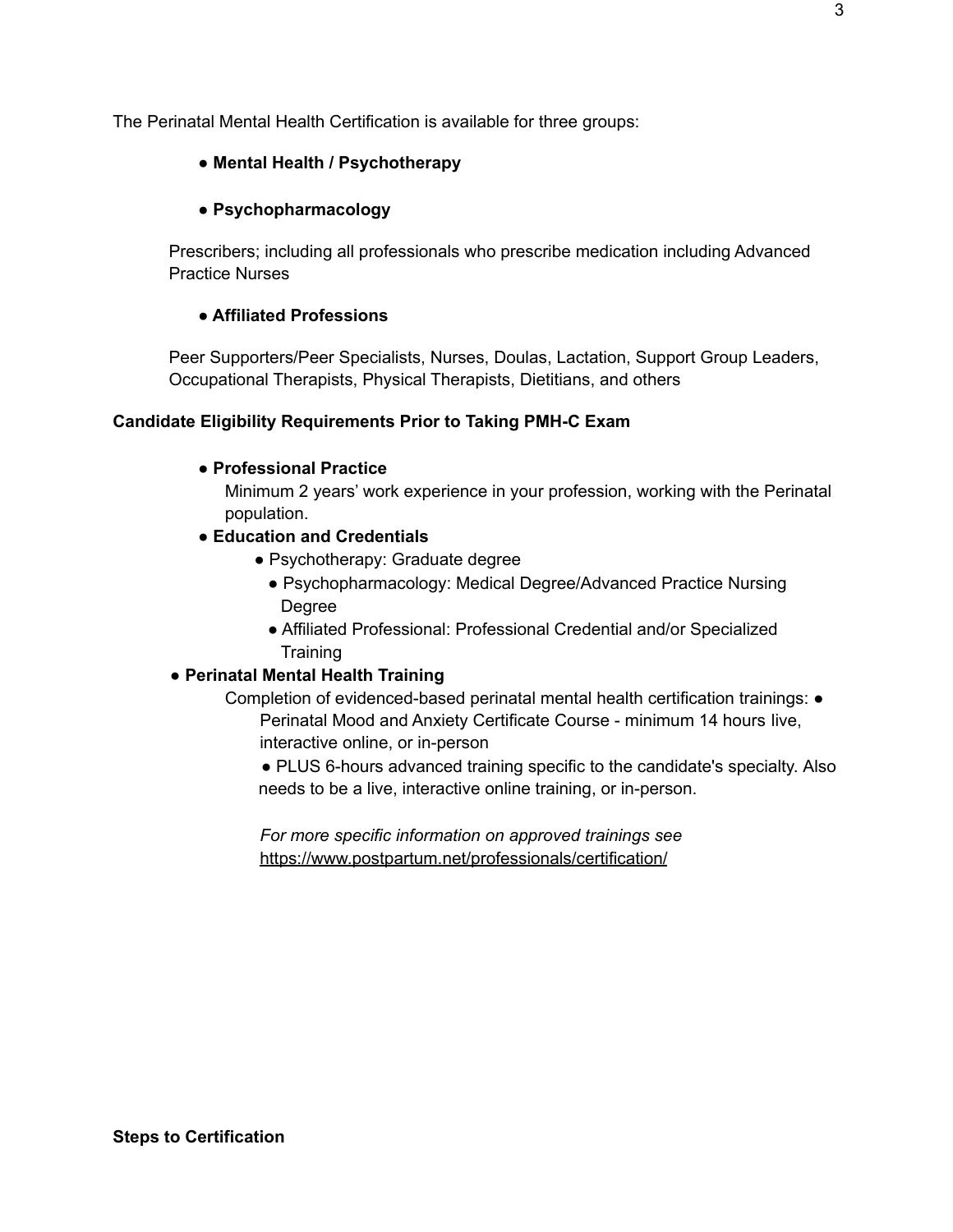*All information available at:* https://www.postpartum.net/professionals/certification/

#### **STEP 1:**

**Complete One Perinatal Mood and Anxiety Certificate Course (14-hour certificate course)** *Required for All Tracks* (Psychotherapy, Psychopharmacology and Affiliate). **Choose ONE** of the following to fulfill this requirement:

> **● PSI 2-day Perinatal Mood Disorders: Components of Care Course** ● **Maternal Mental Health Webinar Certificate Course** by PSI and 2020 Mom **● Seleni Institute: In Person Maternal Mental Health Intensive (16 hours - in person) ● Seleni Institute: online BUNDLE of Maternal Mental Health Intensive and Perinatal Loss and Grief**

**● Maternal Mental Health Now: "Bringing Light to Motherhood: Onsite or Online Training on Maternal Mental Health**

**● Perinatal Support Washington (PS Washington): Prevention,**

**Identification and Treatment of Perinatal Mood and Anxiety Disorders: Best Practices**

**● 2021 Perinatal Mental Health Training Conference for Black Birth Workers, Clinicians, and Providers**

Other evidence-based courses by approval can be submitted for review as an approved alternative training. *Information available at* https://www.postpartum.net/professionals/certification/

**STEP 2**:

#### **Complete One Advanced Certificate Training Specific to Your Track**

*Note: At this time, we are considering online Advanced training on a case-by-case basis. They must be attended live, and have an interactive component to be considered eligible. They must meet the additional requirements as usual. To submit a training, please email certification@postpartum.net.*

*Online PSI Advanced training is approved for the Step 2 requirement.*

#### **Psychotherapy/Mental Health Track**

● PSI Advanced Psychotherapy certificate courses will be scheduled in various locations throughout the year. Refer to

https://www.postpartum.net/professionals/certification/

● List of approved Alternative Trainings – Reference the Psychotherapy/Mental Health column.

● You can submit other advanced in-person evidence-based courses for approval of the 6 hours advanced requirement. To request approval for an advanced course, write to certification@postpartum.net

### **Psychopharmacology Track**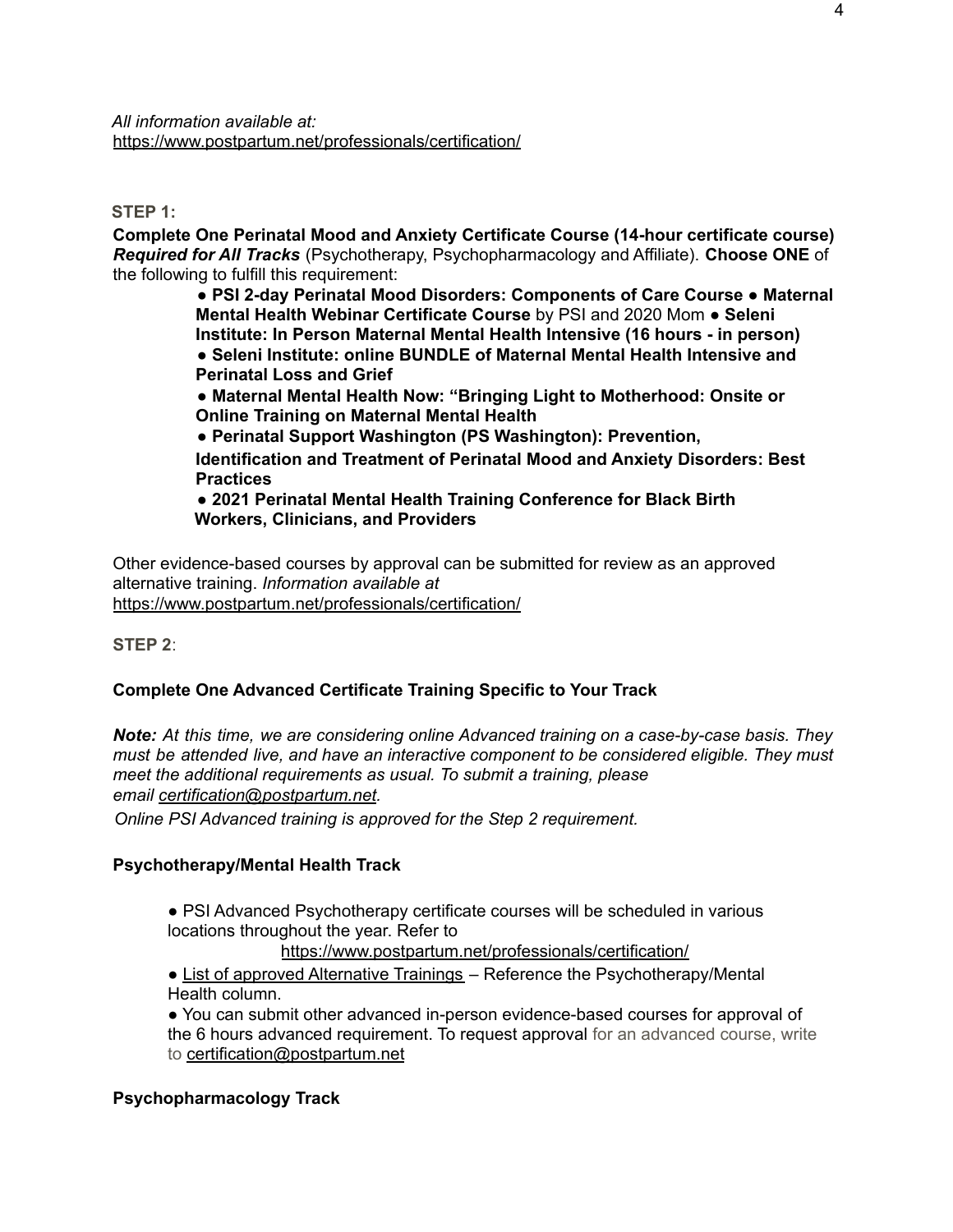● PSI's in-person advanced psychopharmacology course is offered throughout the year. Refer to https://www.postpartum.net/professionals/certification/

- Write to certification@postpartum.net for schedule.
- List of approved Alternative Trainings Reference the Psychopharmacology column.

● You can submit other advanced in-person evidence-based courses for approval of the 6 hours advanced requirement. To request approval for an advanced course, write to certification@postpartum.net

## **Affiliated Professionals**

• PSI Advanced Psychotherapy certificate courses will be scheduled in various locations throughout the year. Refer to

https://www.postpartum.net/professionals/certification/

- Affiliate professionals can take the PSI Advanced Psychotherapy to meet this qualification.
- ALL breakout sessions at PSI annual conferences fulfill the requirement (minimum 6 hrs)

● List of approved Alternative Trainings – Reference the Affiliate Column ● You can submit other advanced in-person evidence-based courses for approval of the 6 hours advanced requirement. To request approval for an advanced course, write to certification@postpartum.net.

**STEP 3:**

## **Apply to Take the Exam**

Apply for PMH-C exam at: https://postpartum.app.neoncrm.com/np/clients/postpartum/survey.jsp?surveyId=5&

*After you have completed the application, please email copies of your certificate of completion to* certification@postpartum.net *with subject Certificate of Completion.*

If you have an accommodation request, please email certification@postpartum.net so that we can arrange your accommodation request before you register for the exam.

Please submit your application after all requirements have been completed. Once your application has been submitted, the approval process can take up to 3-weeks. If you do not hear back in 3-weeks, email certification@postpartum.net.

If you have just completed a PSI training, it may take extra time to receive participation confirmation. You can email your certificates to certification@postpartum.net when you have received them from PSI to expedite your process.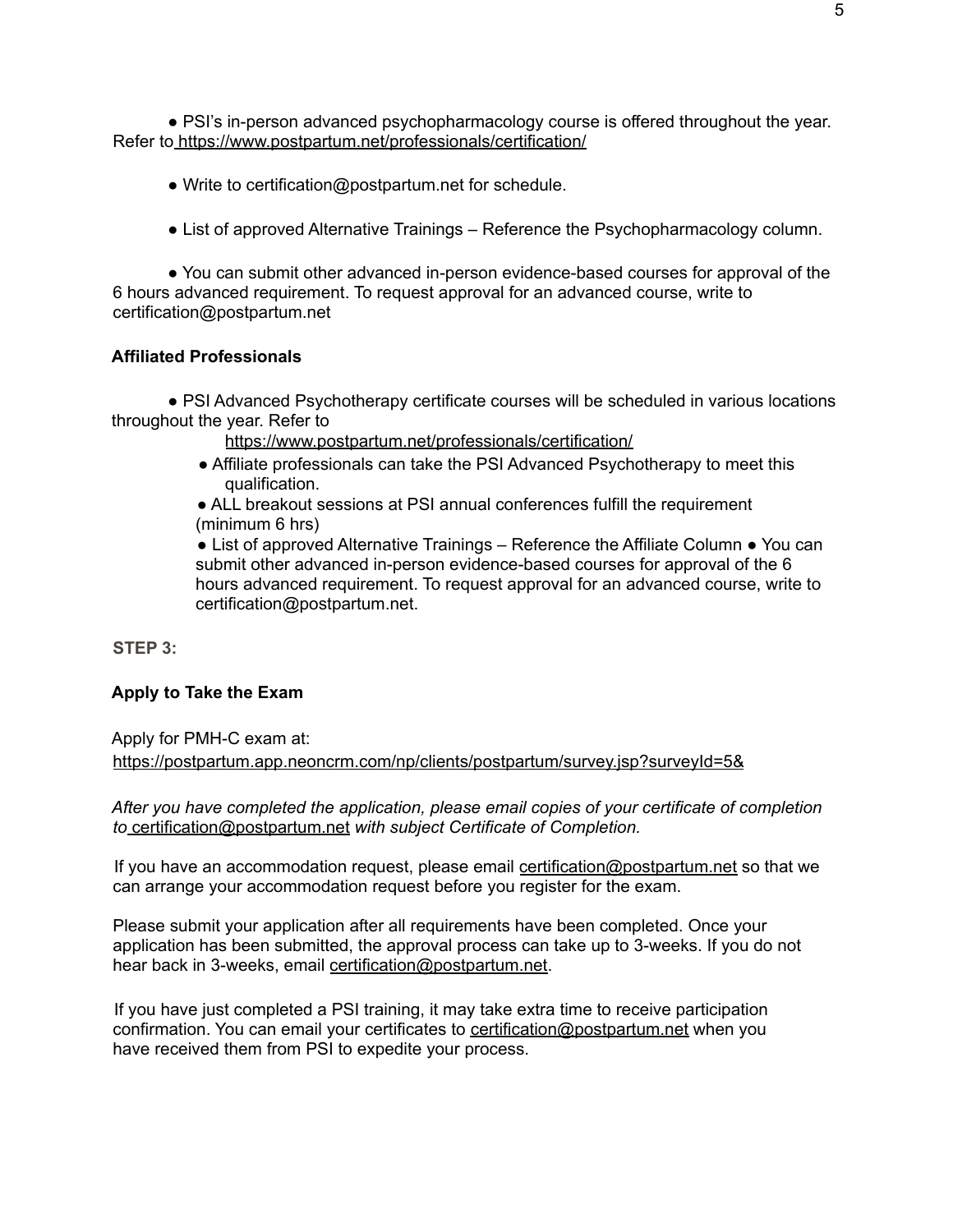**STEP 4:**

#### **Register to Take the Exam When You Receive Approval**

You will receive an email from Pearson Vue upon approval of your application. Email will include registration instructions and your PSI ID#. If you do not receive this in 3-weeks, email certification@postpartum.net.

Exam appointments are made in advance subject to availability. The exam/appointment testing time limit noted on Pearson VUE web pages reflects the total appointment time, including an NDA, exam time, and survey.

Find a nearby Pearson VUE testing site at https://home.pearsonvue.com/psi

#### **STEP 5:**

#### **Prepare to Take the Exam**

- As preparation for the PSI Certification exams, recommended study materials are available. For more information, please visit http://www.postpartum.net/professionals/certification/certification-faqs/. The purchase of the study materials is optional.
- Study the materials from your 14-hour Perinatal Mood & Anxiety certificate course (Step 1) of this process) and track a specific 6-hour advanced certificate training course(Step 2 of this process).
- Review the PMH-C exam *Blueprint*. The test blueprint contains the content areas for the exam and the distribution of test items across the content areas. Exam Blueprint available at

https://www.postpartum.net/wp-content/uploads/2018/03/PSI-Blueprint-2018.pdf

• For more information, write to us at certification@postpartum.net

#### **Questions?**

Refer to the Certification FAQS for Perinatal Mental Health Certification at https://www.postpartum.net/professionals/certification/certification-faqs/

Join the PSI Certification team on a monthly Zoom call where we can answer any questions you may have. First Friday of the month at 1pm PST/4EST. Registration available at https://www.postpartum.net/professionals/certification/

#### **PSI Nondiscrimination and Fairness Policy**

Postpartum Support International does not and shall not discriminate on the basis of race, color, religion(creed), gender, gender expression, age, national origin (ancestry), disability, marital status, sexual orientation, or military status, in any of its activities or operations. These activities include, but are not limited to, hiring and firing of staff, selection of volunteers and vendors, and provision of services. We are committed to providing an inclusive and welcoming environment for all members of our staff, board of directors, volunteers, subcontractors, vendors, and clients.

Postpartum Support International is an equal opportunity employer. We will not discriminate and will take affirmative action measures to ensure against discrimination in employment,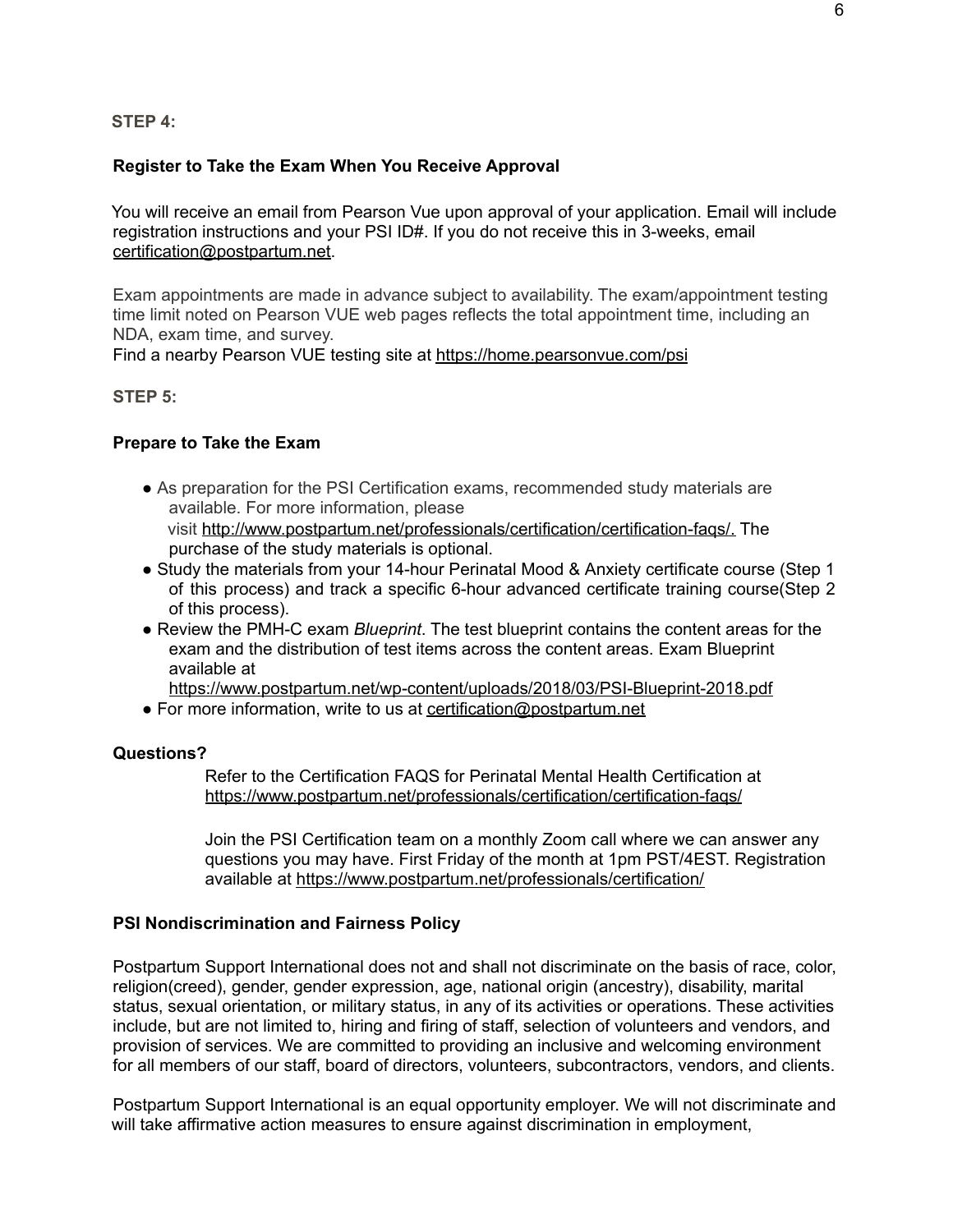recruitment, advertisements for employment, compensation, termination, upgrading, promotions, and other conditions of employment against any employee or job applicant on the bases of race, color, gender, national origin, age, religion, creed, disability, veteran's status, sexual orientation, gender identity or gender expression.

### **Requesting Test Accommodations**

In reviewing testing accommodation requests of PHM-C candidates, PSI certification personnel follow the ADA's specified Testing Accommodation guidelines available at www.ADA.gov.

To make a testing accommodation request, the candidate must email

certification@postpartum.net prior to registering for the PMH-C exam. This allows the PSI certification personnel to review and to coordinate requested accommodations with the testing entity (Pearson Vue) in a timely manner in order to ensure equal opportunity for the applicant.

### **PMH-C Exam Rescheduling Policy**

You must contact Pearson VUE or access your online Pearson VUE account to reschedule your exam at least a minimum of 48 hours prior to your appointment. Exams cannot be rescheduled less than 48 hours prior to your appointment. Failure to reschedule in time or failure to appear for your appointment will result in the forfeiture of your exam fee.

### **PMH-C Exam Cancellation Policy**

You must contact Pearson VUE or access your online Pearson VUE account to cancel your exam at a minimum of 48 hours prior to your appointment. Exams cannot be cancelled less than 48 hours prior to your appointment. Failure to cancel in time or failure to appear for your appointment will result in the forfeiture of your exam fee.

#### **PMH-C Exam Details**

Postpartum Support International Certification exams are components of the PSI Certification in Perinatal Mental Health program. The exams are computer-based assessments of knowledge, competencies, and skills related to disciplines such as Perinatal Mental Health Risks, Protective Factors, and Interactions and use a multiple-choice format. The exam is 125 multiple choice questions, and you have 3 hours to complete the exam. The questions will be a mixture of statement-based and case examples with multiple questions for each case. There are no essay questions. The exam is pass/fail.

As preparation for the PSI Certification exams, recommended study materials are available. For more information, please visit http://www.postpartum.net/professionals/certification/certification-faqs/.

**Terms & Conditions**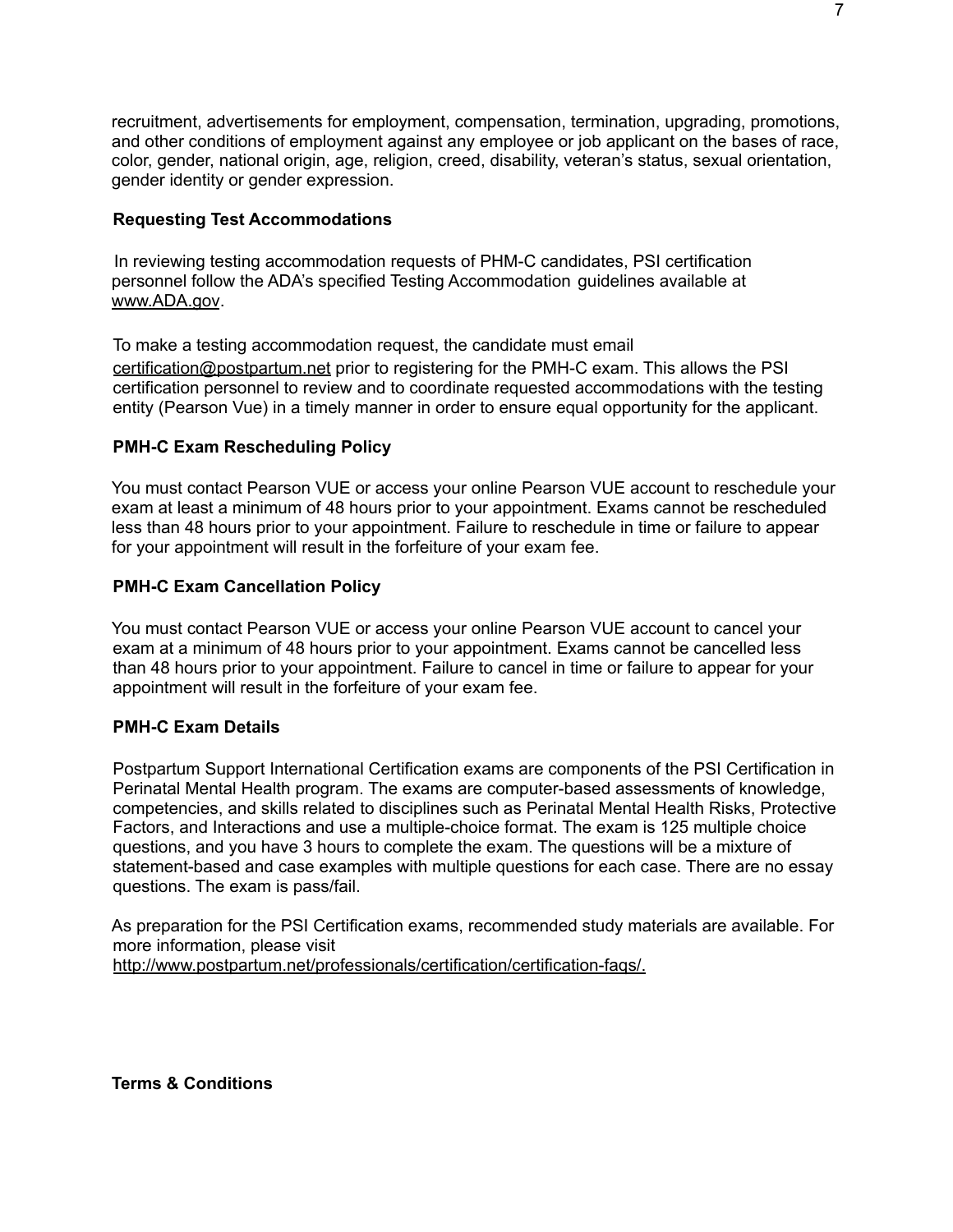Prior to starting the PSI Certification exam in Perinatal Mental Health, you will be asked to sign the following non-disclosure and general terms of use agreement.

The exam is confidential and is protected by trade secret law. It is made available to you, the examinee, solely for the purpose of becoming certified in the technical area referenced in the title of this exam. You are expressly prohibited from disclosing, publishing, reproducing, or transmitting this exam, in whole or in part, in any form or by any means, verbal or written, electronic or mechanical, for any purpose, without the prior express written persimmon of Postpartum Support International.

### **Day of Exam**

Frequently asked questions regarding what to expect on the day of testing at Pearson Vue testing sites is available at

https://home.pearsonvue.com/Test-takers/Resources.aspx#what-to-expect. You will be required to present one form of original (no photo copies), valid (unexpired) government-issued ID that includes your name, photograph, and signature. To view the full ID policy, including any additional allowances to the policy, visit http://www.pearsonvue.com/policies/1.pdf.

We ask that you arrive 15 minutes prior to your appointment time. This will give you adequate time to complete the necessary sign-in procedures. If you arrive more than 15 minutes late for your appointment, you may be refused admission and the exam fees will be forfeited. The "appointment length" may include time for non-scored sections such as surveys or tutorials. The appointment length does not necessarily reflect the total amount of time allotted for the actual exam.

#### **Test Results**

Upon completion of the PMH-C exam, you will be notified of your test results at the Pearson VUE testing site.

#### **Confirmation of certification:**

You will receive an email from the PSI certification team with a copy of your certificate and additional information about the PMH-C Certification the month following successful completion of the PMH-C exam.

#### **Retesting**

Once a candidate has been approved to sit for the exam, they are eligible to retake the exam up to 3 times to obtain a passing score. An additional fee must be paid each time the candidate registers for the exam. However, the candidate is not required to resubmit the initial prerequisite application materials necessary to sit for the exam unless after their third attempt they did not receive a passing score

PSI requires that candidates must wait 3 months between exam attempts. This waiting period exists for exam security reasons and secondary to having one test in the field. It is recommended that the candidate review exam blueprint and other materials to obtain a passing score. Candidates may retest up to 3 times. If a passing score is not obtained after the third attempt, the candidate will need to reapply and seek approval.

#### **The Use of the PMH-C Mark**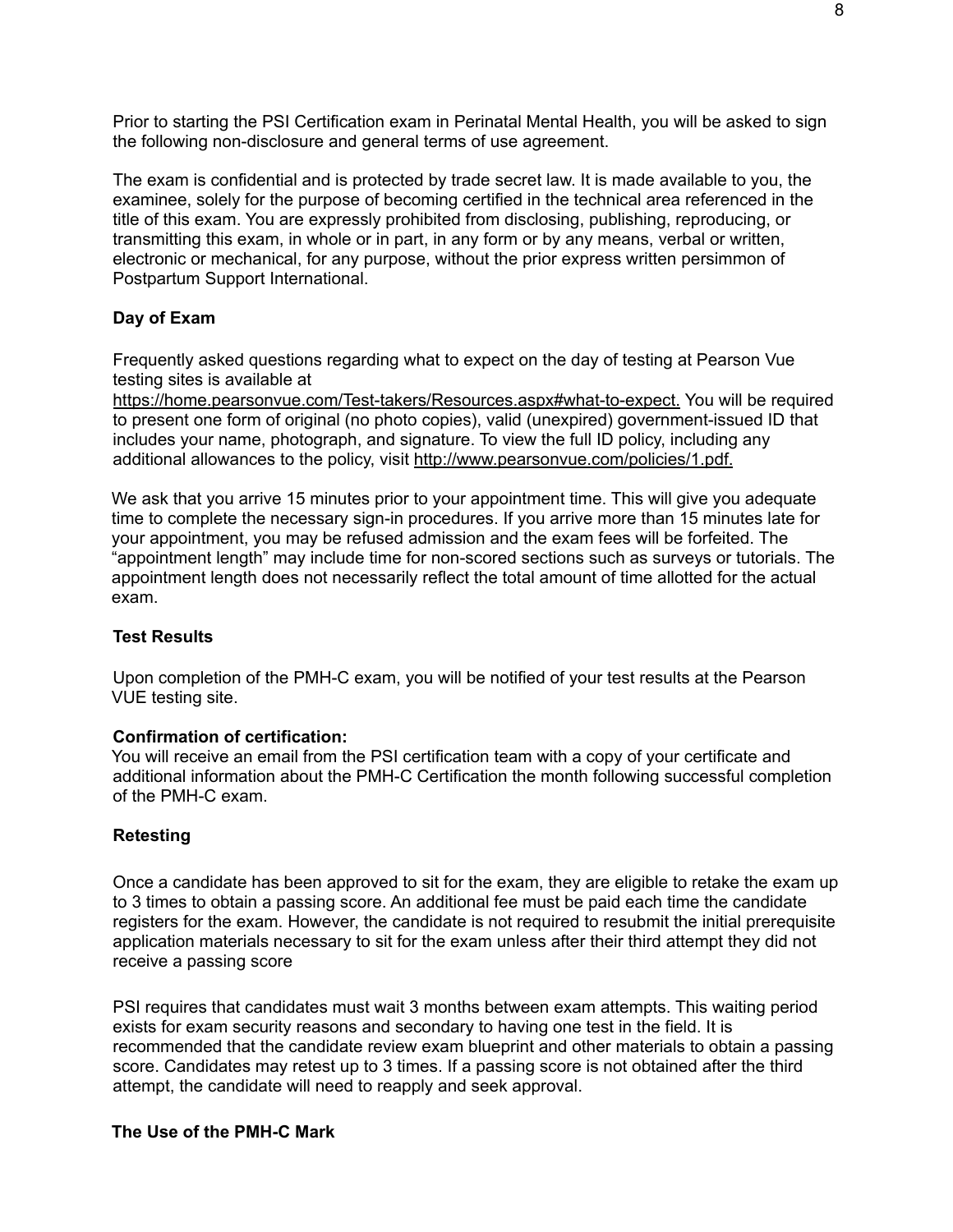PMH-C is designated by trademark as the universal symbol for specialists certified in perinatal mental health that have successfully completed specific eligibility requirements and passed the PHM-C exam. PSI has worked with internationally-known certification company, Pearson VUE, to develop and publish a computer-based certification exam for the specialized field of perinatal mental health. The PMH-C certification mark indicates a perinatal mental health specialist to PSI coordinators, women and families seeking specialized care, other healthcare providers, and insurance companies.

The PMH-C certification mark cannot be used by any person who did not fulfill successful completion of all of the PMH-C certification program requirements (specifically, but not limited to, meeting all of the candidate requirements, applying to take the exam, or successfully passing PMH-C exam). Furthermore, certificates are ineligible for use of the PMH-C certification mark if they fail to comply with the certification maintenance requirements (i.e. CEU completion, submission, and/or auditing).

In cases of inappropriate PMH-C certification mark use, the PSI PMH-C Certification Program personnel will notify the individual of inappropriate use of the PMH-C certification mark and require the ineligible individual to stop. Unauthorized use of the PMH-C certification mark is classified by the United States Patent and Trademark Office as trademark infringement and the ineligible individual will be held liable if there is failure to comply.

#### Resources:

Postpartum Support International. (2021). *Certification in perinatal mental health*. Retrieved from https://www.postpartum.net/professionals/certification/

United States Patent and Trademark Office. (2021). *About trademark infringement*. Retrieved from https://www.uspto.gov/page/about-trademark-infringement

#### **Reconsideration of Adverse Certification Decisions**

By creating and maintaining the PMH-C certification program, PSI remains committed to ensuring that providers are given the proper up-to-date baseline knowledge, competencies, and skills in perinatal mental health in order to provide competent care for pregnant and postpartum mothers and families, and for those planning to become pregnant. The structure of the PMH-C program includes specific criteria including applicant eligibility (including professional practice requirements, education and credentials, and additional evidenced-based certificate training in perinatal mental health - foundational and advanced), computer-based proctored testing for candidates, and the certificants' continuing education requirements to maintain certification.

Applicants, candidates, and certificants may request reconsideration of adverse certification decisions by emailing certification@postpartum.net. The reconsideration request will be reviewed by the certification program personnel (administrator and director). The certification personnel will directly follow up with the individual seeking reconsideration in a timely manner. Adverse certification decisions may include, but are not limited to, denial of eligibility, denial of recertification, or disciplinary actions (including inappropriate use of PMH-C mark).

#### **PMH-C Recertification**

The PSI PMH-C certification program is committed to ensuring the public that individuals with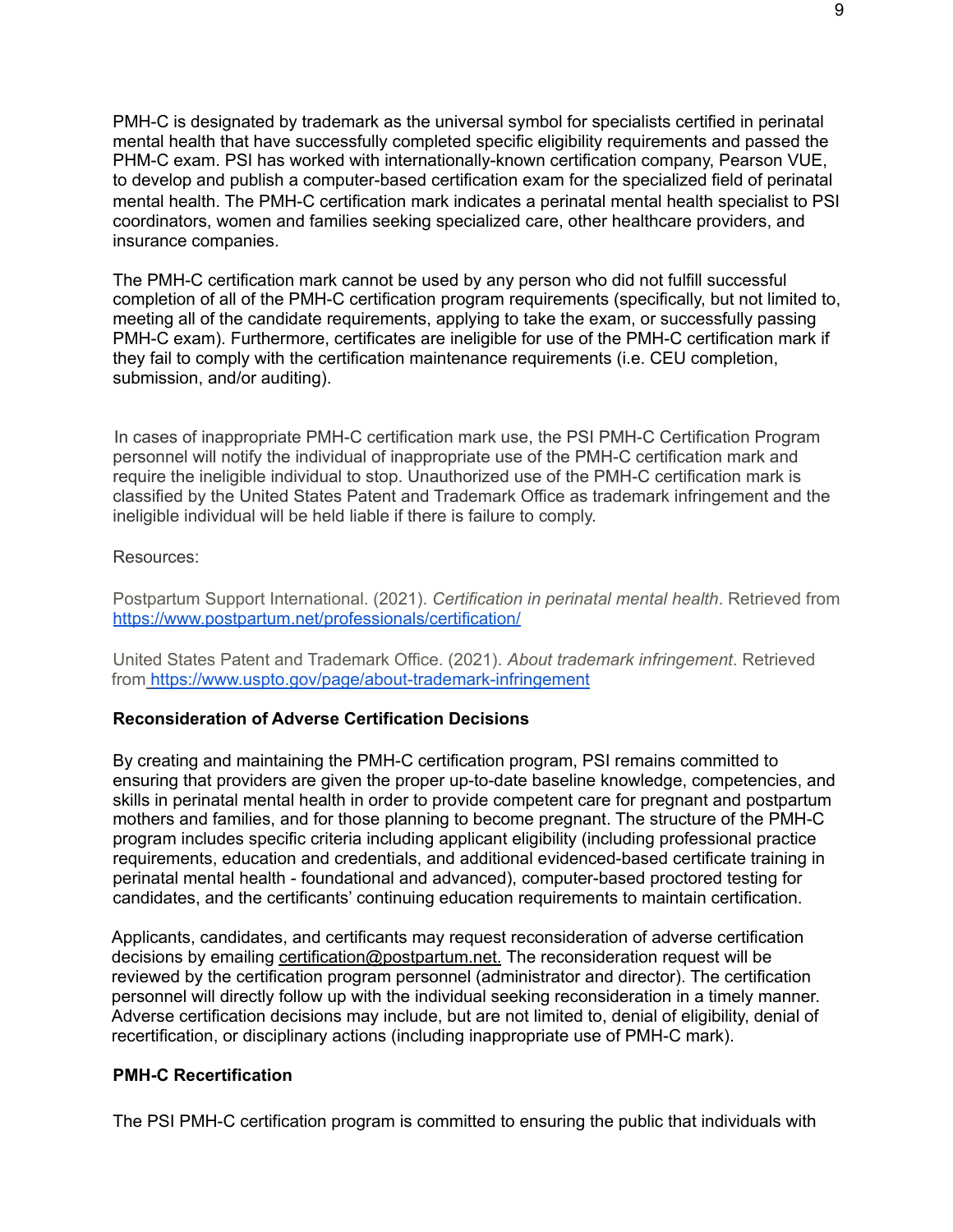the PMH-C certificate are maintaining up-to-date requirements for continued competence and lifelong professional learning in the field of perinatal mental health. As an ever-evolving and rapidly changing healthcare specialty, the PSI PMH-C certification program requires that all certificants renew their certification every 2 years to demonstrate continued competence relative to the specific knowledge, skills, and abilities necessary to the field of perinatal mental health.

PSI PMH-C certification program follows the Institute for Credentialing Excellence (I.C.E.) recertification standards. In order to renew the PMH-C, certificants are responsible for completing 12 *approved* professional continuing education training (CEUs) specific to the field of perinatal mental health and submitting evidence of those CEUs to the PSI recertification document link on PSI website every 2 years from initial certification.

(https://docs.google.com/forms/d/e/1FAIpQLSeNrKodkUgRMcqkceGB6XD74Ge1JHPM0uf0hRk TagWRaZZg-A/viewform).

Approval of eligible CEUs is necessary to evaluate whether continuing education training supports continuing competence in their learning-oriented quality, relevance of content, effectiveness of delivery method, and noncommercial or sponsorship bias). Approved CEUs are required to be completed and can be viewed on the PSI recertification document link on the PSI website:

https://docs.google.com/spreadsheets/d/e/2PACX-1vTCgWel2a26ysOQ9qMoW7QXvDaOqeUR 6nmBUF7jBNdh\_Yu02lCmBg2CL43z2t87Z9UL1ZbQDoUhoXxy/pubhtml. If the renewing certificate seeks to submit a training not on the approved list, they may submit CEU inquiry requesting approval for use to the following link found on the PSI website: https://docs.google.com/forms/d/e/1FAIpQLSeg7x7vimx6RMXxVdm9VGPITiK6CbReddI7GIdTe B0heK5EVQ/viewform.

CE submissions are reviewed and approved quarterly. January, April, July, October. The renewing certificate will hear back from PSI PMH-C certification program personnel regarding their renewal status (approval, follow-up) at the quarterly review.

The PMH-C certification expires every two years. Certificants need to renew on or before the same day of the second year after their initial certification to renew their PMH-C. Failure to renew will result in the automatic placement of the certification in "Suspended" status and the inability to use the PMH-C credentials. Renewal of the PMH-C requires the submission of 12 CEs related to their PMH-C track. The renewal will be good for two years. If the certification status remains "Suspended" for more than six (6) months, the certification will be classified as "Expired ."The candidate will have to reapply for a single 6-month extension of the recertification deadline to complete the requirements. The application for an extension and a \$75 extension fee must be received before the recertification deadline and the certification expiration date. Please complete this form (Neon extension form + payment) to apply for an extension. The PSI Certification staff will respond in writing via email that the extension has been granted. The extension is only for submitting the recertification application. The next certification period expiration date is based on the date of initial certification. Failure to renew the certification a year after the initial certification expires will require a re-examination.

Certificants who do not comply with the PSI PMH-C recertification requirements are not eligible to use the PMH-C mark and the certification will be discontinued for noncompliance.

Certificants with questions, reporting of data errors, appeals, or requests for reconsideration for adverse recertification decisions may contact certfication@postpartum.net.